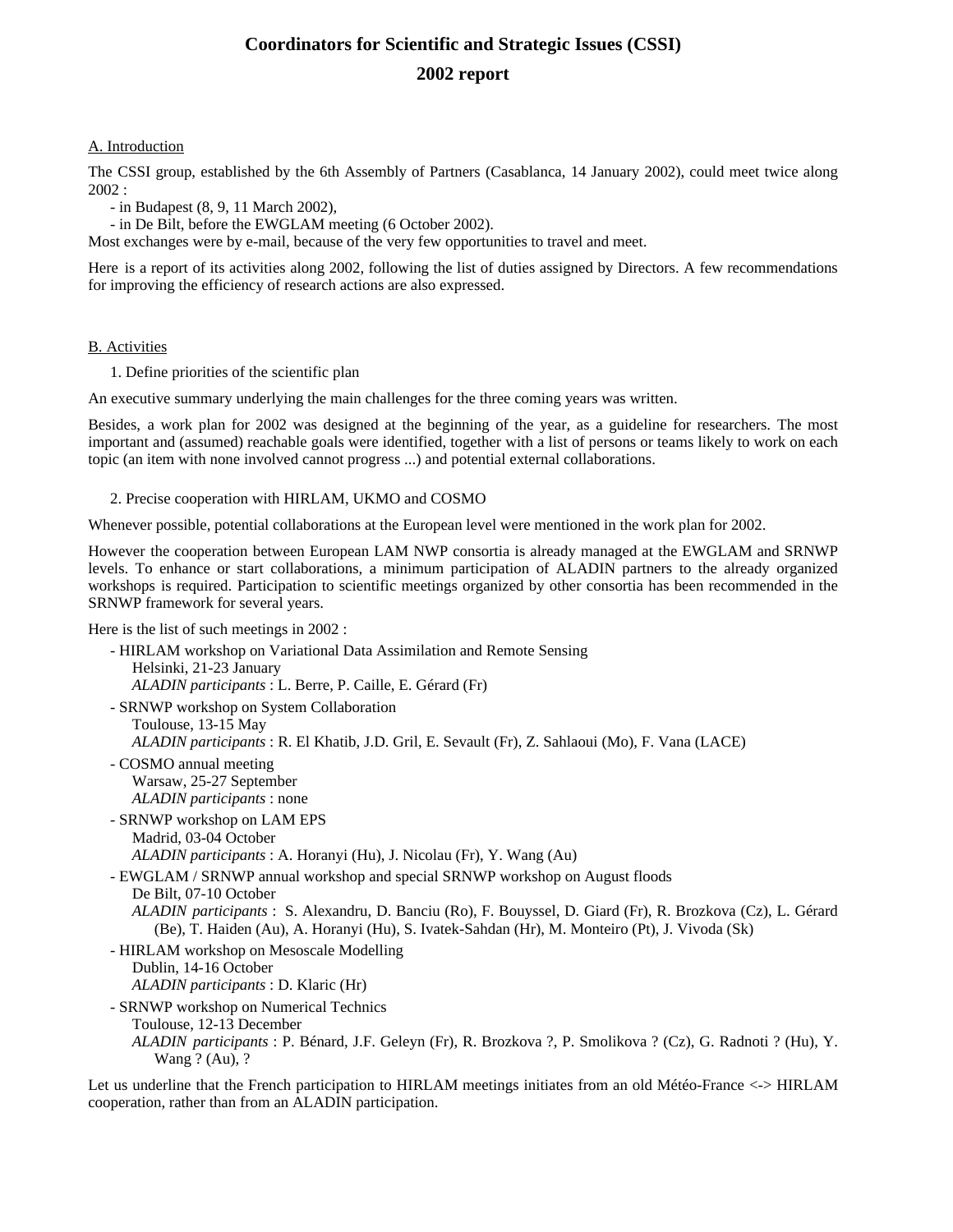A few more specialized axes of cooperation were identified along the last EWGLAM meeting : training, multi-model LAM EPS, reference datasets for high resolution modelling, reference (quasi) academic experiments for the evaluation of dynamics, ...

To end with, let us mention that the SRNWP network sent an "Expression of Intererest" for a "network of excellence" in the framework of the forthcoming 6th Framework Program for Research and Development of the European Union. It is entitled : " *Improvement of Weather Forecasting and Risk Assessment in Europe by Very High Resolution Simulations, Ensemble Forecasting and Modelling System Developments* ". If the proposal is accepted, this could help enhancing exchanges at the European level; however around 100 such demands were submitted in the domain of environmental sciences.

3. Select coordinators, organise more efficient networking

A list of thematic coordinators was proposed by CSSI during its first meeting. For domains where networking was already quite efficient, such as numerics or data assimilation, the previous organization was kept. Oppositely, for physics, many subtopics were considered, since research was very centralized up to now and there are not so many experts. To end with, some domains still miss a coordinator though not of minor importance (operations, maintenance, verification, applications).

To start or help networking, several mini-workshops were organized along the first semester of 2002, taking advantage of the simultaneous presence of many scientists in Toulouse, Kranjska-Gora or Medulin. Some were quite technical, for example those of dynamics. But for most the first aim was to allow persons interested and likely to work in a research topic to meet, know each other and discuss problems and proposals, first. That is the minimum required for working together afterwards. This is of course to be completed by training, intensive e-mail exchanges and thorough distance supervision.

The research plan under its various versions (full, presentation, summary), the work plan for 2002, the lists of coordinators, most reports from working groups, ... are easily available on the ALADIN web site, at the following address : *http://www.cnrm.meteo.fr/aladin/scientific/.*

#### 4. Follow the progress of the AROME project

The CSSI group had no means, officially, to follow the progress of the AROME project. The reports from meetings are available only within Météo-France (internal web site, restricted e-mail list), in French.

However the project leader very recently agreed to provide informations, via the ALADIN Newsletters, on the research performed with ALADIN in the AROME framework.

# 5. Report to the Assembly

Here is the written report, since a participation of the CSSI group to the 7th Assembly of Partners, to report and discuss with Directors, was clearly not scheduled (by none).

#### C. Recommendations

#### 1. Introduction

First the five active members of CSSI would appreciate a modification of the composition of the group, since the sixth member, A. Mokssit, did not help at all, not even answering a mail. The committee could be reduced to 5 persons, or kept to 6 scientists with an efficient replacement.

Second it is clear that an efficient decentralized research cannot work without a minimum of means. They are listed hereafter.

#### 2. Researchers

For already several years, some ALADIN teams often reach a sub-critical size (even reaching 1 person !). A team of e.g. 3 persons in charge of supervising the operational suite (including verification and downstream adaptation), managing part of the computing department, developping new tools for end-users, training newcomers, ... has only little time left for research.

3. Training